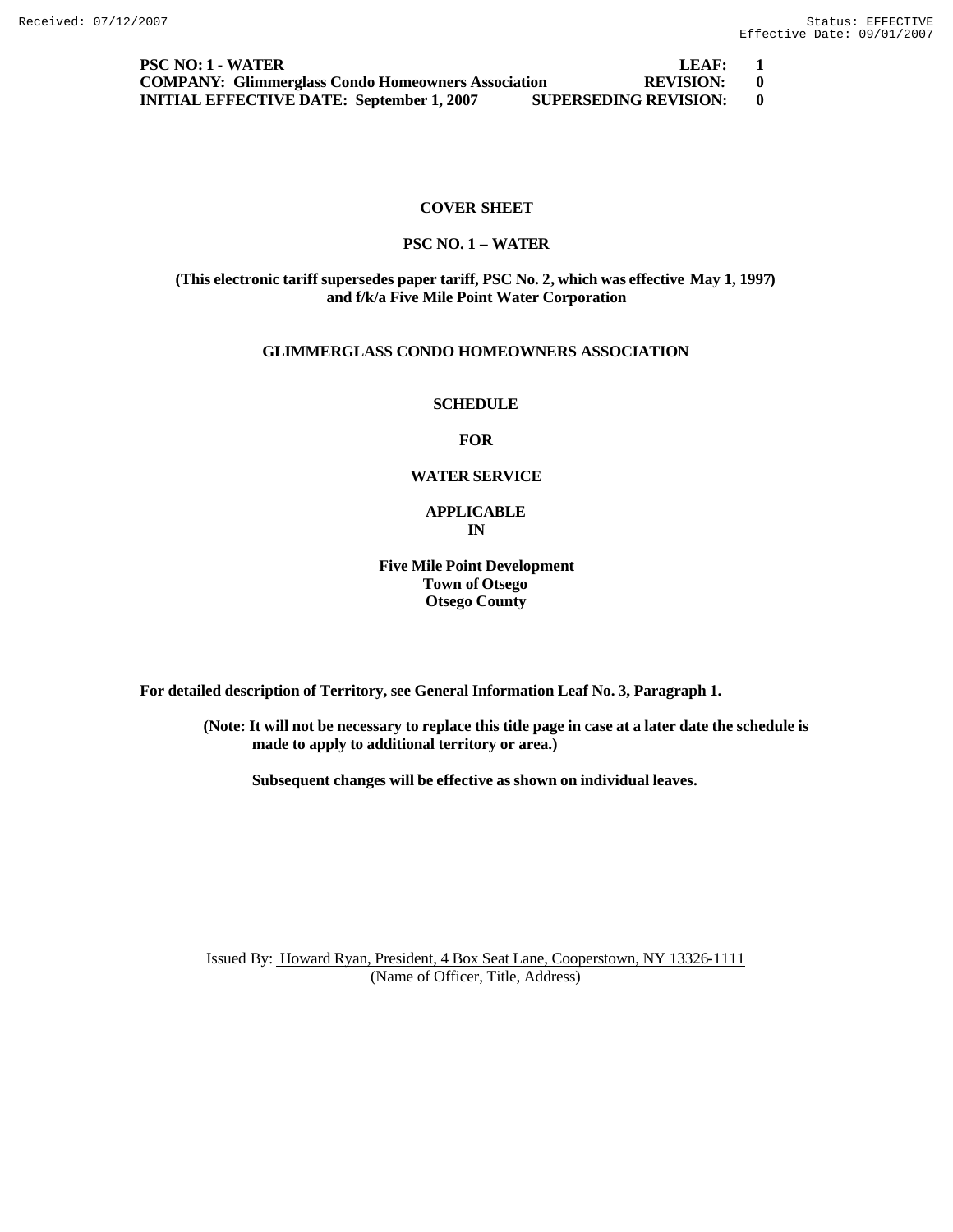| <b>PSC NO: 1 - WATER</b>                                  | LEAF:                        | $\overline{2}$ |
|-----------------------------------------------------------|------------------------------|----------------|
| <b>COMPANY: Glimmerglass Condo Homeowners Association</b> | REVISION:                    |                |
| <b>INITIAL EFFECTIVE DATE: September 1, 2007</b>          | <b>SUPERSEDING REVISION:</b> |                |

# **TABLE OF CONTENTS**

|     | <b>GENERAL INFORMATION</b>                                 | <b>LEAF NO.</b>  |
|-----|------------------------------------------------------------|------------------|
| 1.  | Territory                                                  | 3                |
| 2.  | Application for Water Service                              | 3                |
| 3.  | Deposits - Security                                        | 3                |
| 4.  | Deposits - Interest                                        | $\overline{4}$   |
| 5.  | Deposits - Return                                          | $\overline{4}$   |
| 6.  | Deposits - Other                                           | $\overline{4}$   |
| 7.  | <b>General Rules</b>                                       | $5 - 6$          |
| 8.  | Metered Service                                            | $6 - 7$          |
| 9.  | <b>Unmetered Service</b>                                   | $\boldsymbol{7}$ |
| 10. | <b>Extension of Mains</b>                                  | $\tau$           |
| 11. | Discontinuance of Service - Non-payment                    | $7 - 8$          |
| 12. | Discontinuance of Service - Other                          | $8 - 9$          |
| 13. | Discontinuance of Residential Service - Special Procedures | 9                |
| 14. | <b>Deferred Payment Agreements</b>                         | 9                |
| 15. | <b>Complaint Handling Procedures</b>                       | 10               |
| 16. | <b>Restoration of Service</b>                              | $10 - 11$        |
| 17. | <b>Interest on Customer Overpayments</b>                   | 11               |
| 18. | Regulation                                                 | 11               |
|     | <b>RATES</b><br>Service Classification No. 1               | 12               |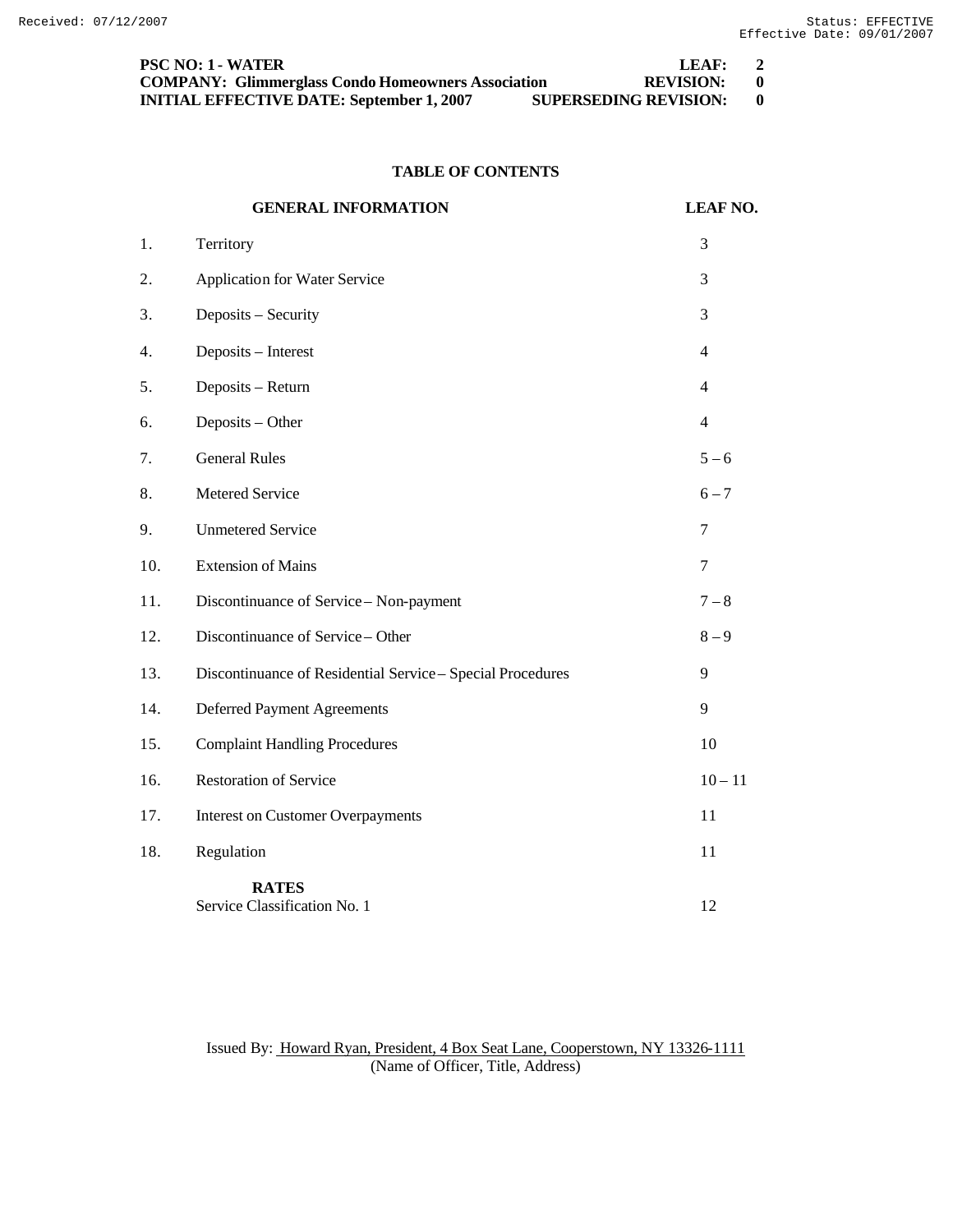**PSC NO: 1 - WATER LEAF:** 3 **COMPANY: Glimmerglass Condo Homeowners Association REVISION: 0 INITIAL EFFECTIVE DATE: September 1, 2007 SUPERSEDING REVISION: 0**

### **GENERAL INFORMATION**

1. Territory (County, Town Development, Streets, etc.)

Service Provided to Members of Glimmerglass Condo Homeowners Association Five Mile Point Development Town of Otsego Otsego County

- 2. Application for Water Service
	- A. Applicant must be a member of Glimmerglass Condo Homeowners Association
	- B. Written application for service may be required.
	- C. A separate application may be required for each premise.
	- D. Premises may be subject to inspection by the Association.
	- E. Applications need not be accepted from customers with charges due on any water accounts with the Association. The Association must accept an application if the customer enters into a deferred payment agreement.
	- F. Service pipe installations are subject to Association approval.
- 3. Deposits Security
	- A. As a condition of receiving service, the Association may require a deposit from customers that are delinquent (having a bill remaining unpaid 23 days from the date mailed), seasonal, short term or temporary or who have had service terminated for non-payment during the preceding 6 months. In addition, a deposit may also be required from a non-residential customer whose credit has not been established with the Association. A delinquent customer shall be provided with a written notice 20 days before the deposit is assessed which states that failure to make timely payments will permit the Association to require a deposit from such customer.
	- B. Deposits from applicants and customers may not exceed two times the estimated average monthly bill for a calendar year, except in the case of customers whose usage varies widely where deposits may not exceed twice the average monthly bill for the peak season.
	- C. The Association shall perform an annual review of the billing history of every customer who has a deposit with the Association to assure that a deposit is still required under (3A) above and that the amount of the deposit conforms with (3B) above. The Association reserves the right to review the deposit at any time. If a review shows that the deposit held falls short of the amount the Association may require by 25 percent or more, the Association may require the payment of an additional amount. If a review shows that the deposit held exceeds the amount required by 25 percent or more, the Association shall refund the excess to the customer. The customer may request a downward revision of the deposit.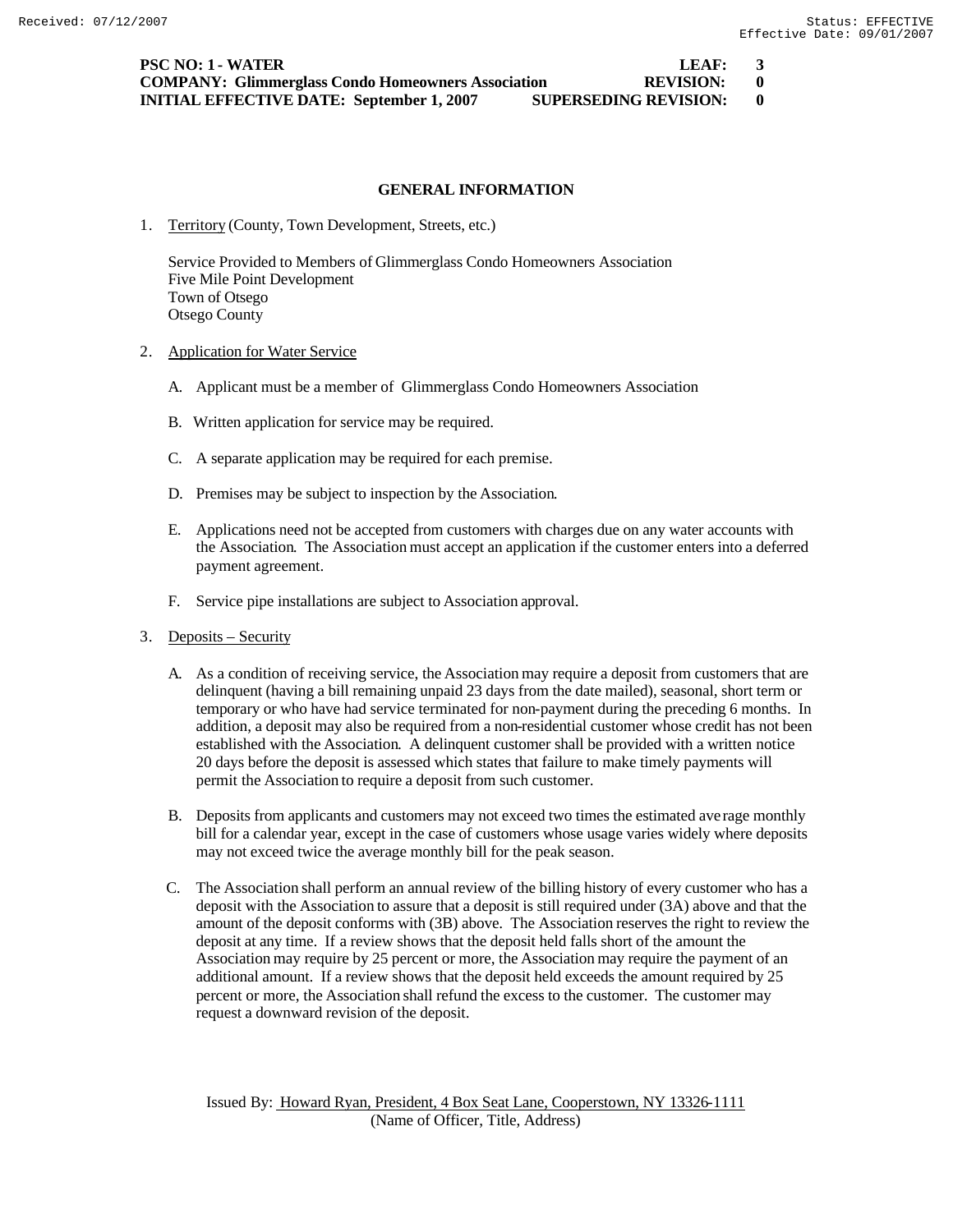| <b>PSC NO: 1 - WATER</b>                                                         | LEAF:            | $\mathbf{A}$ |
|----------------------------------------------------------------------------------|------------------|--------------|
| <b>COMPANY: Glimmerglass Condo Homeowners Association</b>                        | <b>REVISION:</b> |              |
| <b>SUPERSEDING REVISION:</b><br><b>INITIAL EFFECTIVE DATE: September 1, 2007</b> |                  |              |

### 4. Deposits – Interest

Every deposit shall earn simple interest at the rate per annum prescribed by the Public Service Commission. The interest must be paid to customers when the deposit is returned. If the deposit has been held for 12 consecutive months or more, the interest must be credited to the customer no later than the first bill rendered after the next succeeding first day of October and at the end of each succeeding 12 month period.

### 5. Deposits – Return

- A. The Association shall return to a customer a deposit or portion of a deposit and all interest thereon no more than 30 days after:
	- (1) the day the account is closed and all bills are paid; or
	- (2) the date of the first bill for service rendered after a 12 month period during which time the customer was not delinquent, provided there is no other basis for the Association to request a deposit; or
	- (3) a review of the deposit shows that a reduction of the deposit is warranted.
- B. A deposit or portion of a deposit plus interest thereon that is subject to return may be credited to the customer's account in the amount of any outstanding charges. If any balance remains, a refund check shall be issued.
- 6. Deposits Other
	- A. In the event that the applicant desires service for a trailer or other non-permanent structure, he shall deposit with the Association all costs of the connection of such service. Said deposit shall bear simple interest as required above and shall be refunded at the end of 10 years, or sooner in the event that a permanent structure for such service connection is completed.
	- B. The Association may also require deposits from customers to guarantee future payments as set forth in lawn sprinkler, main extension, or other forms of contracts which are in a form approved by the Public Service Commission. The interest rates for these deposits will be the same as the interest rates for security deposits and such interest will be credited to the customer as prescribed by Commission rules.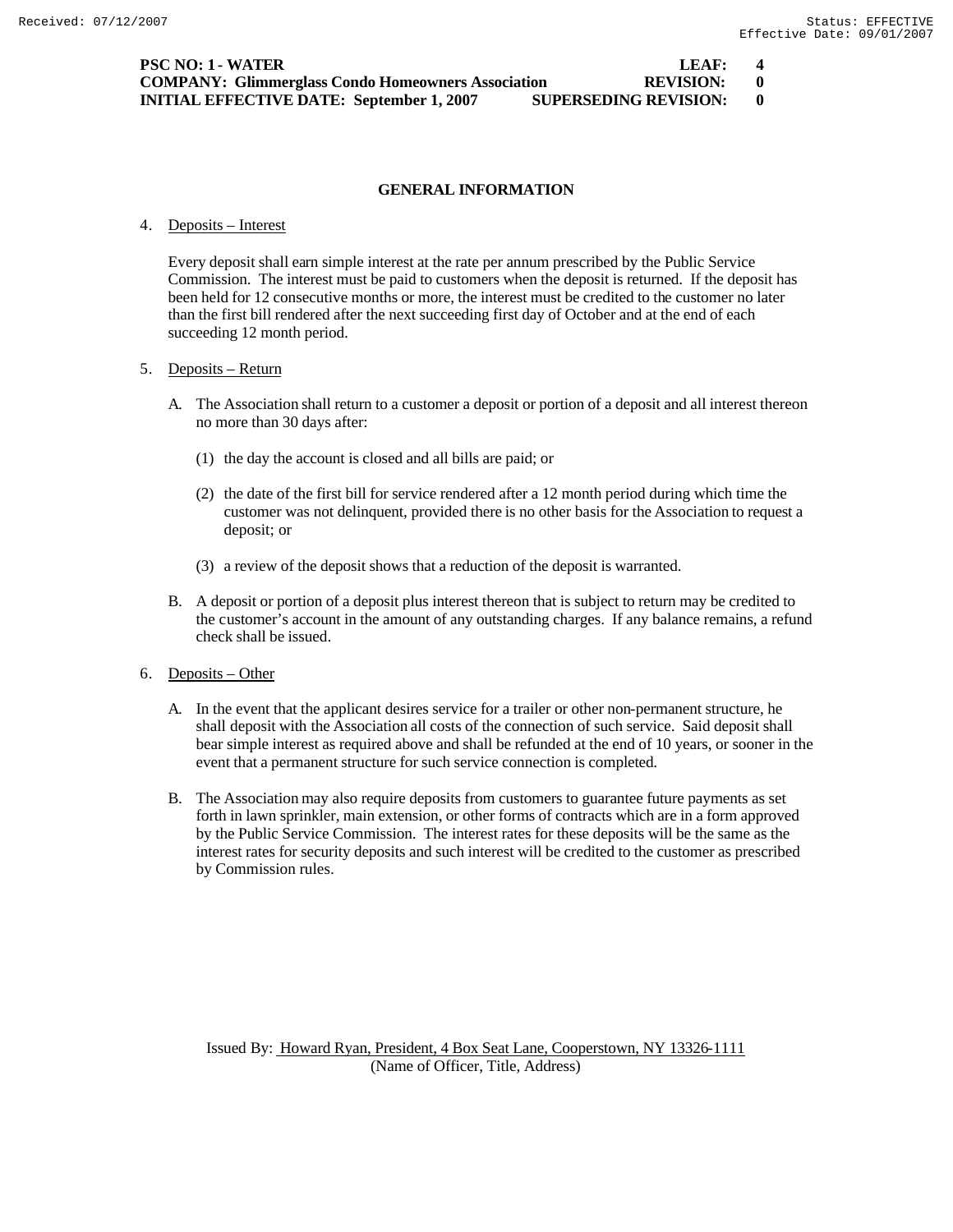**PSC NO: 1 - WATER LEAF: 5 COMPANY: Glimmerglass Condo Homeowners Association REVISION: 0 INITIAL EFFECTIVE DATE: September 1, 2007 SUPERSEDING REVISION: 0**

### **GENERAL INFORMATION**

#### 7. General Rules

- A. Customers must provide 10 days' written notice prior to the date on which termination of service is requested or prior to a change of occupancy, until which date the customer will be responsible for payment of service.
- B. Fire hydrants shall not be used without the written permission of the Association or unless in conformance with filed fire protection tariff provisions.
- C. The Association will not be liable for damage resulting from the presence of its facilities, supply, or use of water service, except damage resulting from gross negligence of the Association.
- D. The Association may shut off water in its mains to make repairs and extensions. Where possible, proper advance notice will be made to customers affected.
- E. The use of water for sprinkling, swimming pools, or other less essential uses may be restricted or prohibited where such use may unreasonably reduce the adequacy of service for other domestic purposes.
- F. There must be a separate service for each premise.
- G. Installation of service pipes and mains will not normally be made when the ground is frozen.
- H. The customer is responsible for service pipes and plumbing within the property line. Any plumbing work done on the customer's service pipe is subject to approval by the Association. No underground work shall be covered up until it has been inspected and approved by the Association.
- I. All leaks on customer premises or the customer portion of the service pipe must be repaired as soon as possible.
- J. All mains, services (up to the property line) and other water system facilities will be maintained and replaced by the Association.
- K. The Association will supply water in the distribution system at pressures between 20 and 100 pounds per square inch (psi) and will strive, where practicable, to maintain a normal working pressure of 60 psi with a minimum of 35 psi. If the Association makes changes to its system which cause the pressure to increase to over 100 psi to existing customers, the Association will be responsible for the first installation of the necessary equipment in the customer's premises. From that point on the equipment will be considered part of the customer's internal plumbing and the customer will be responsible for its maintenance or replacement. If a water pressure reducing valve, in the customer's or applicant's opinion, is necessary or desired to safeguard the plumbing, it is the customer's or applicant's responsibility to purchase, install and maintain this equipment. Where a pressure reducing valve is used it is also advisable to install a suitable pressure relief valve. All installations will comply with the local building codes and standards and are considered a part of the customer's internal plumbing.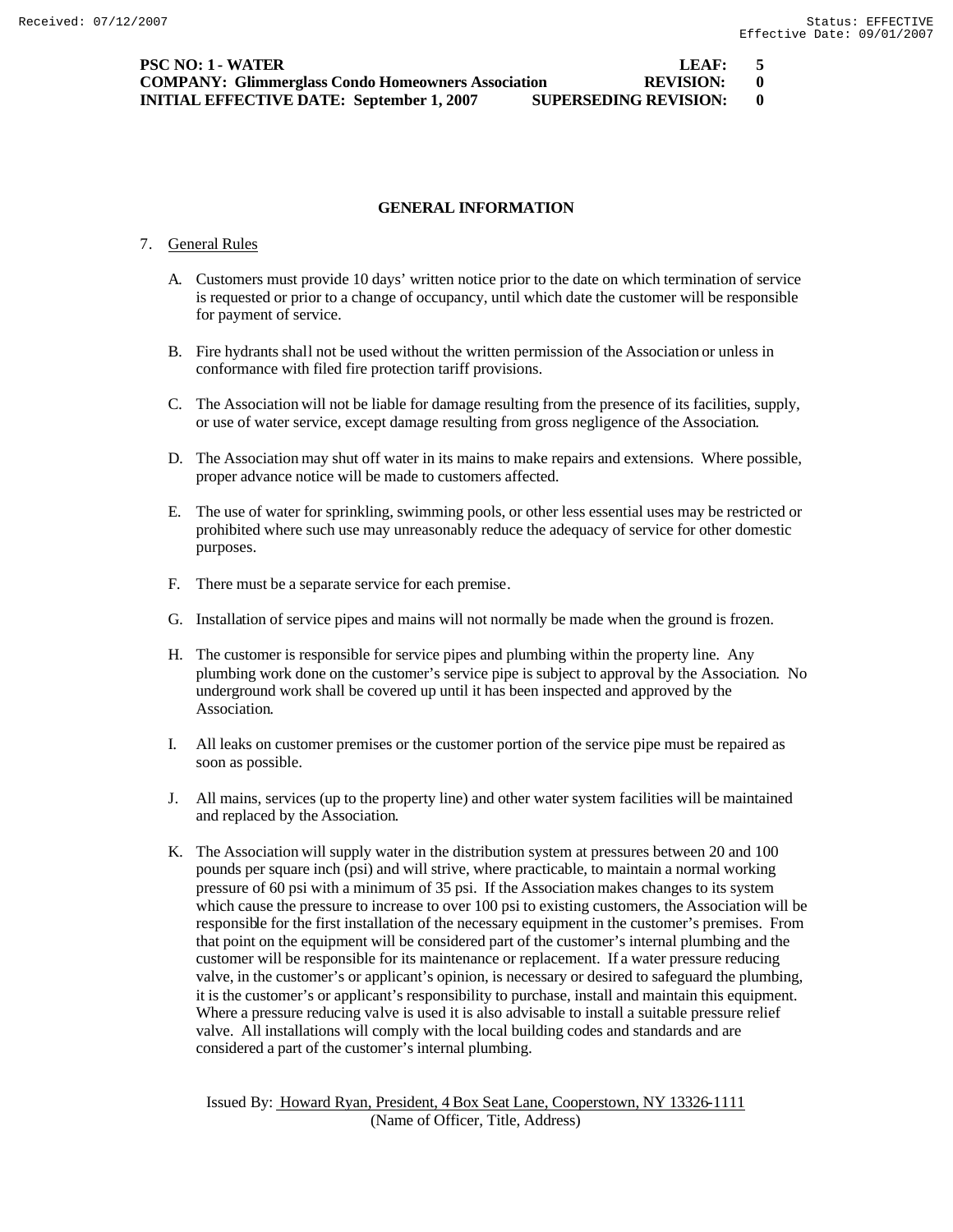| <b>PSC NO: 1 - WATER</b>                                                         | LEAF:     | - 6 |
|----------------------------------------------------------------------------------|-----------|-----|
| <b>COMPANY: Glimmerglass Condo Homeowners Association</b>                        | REVISION: |     |
| <b>SUPERSEDING REVISION:</b><br><b>INITIAL EFFECTIVE DATE: September 1, 2007</b> |           |     |

- L. Where an applicant is seeking service at an elevation or gradient which could not otherwise be adequately serviced by existing plant, the Association will require that the applicant bear the additional cost of providing such extraordinary service, or in the alternative, require the applicant to purchase, install and maintain the necessary special equipment, such as a hydro-pneumatic system, needed to serve the premises. The installation of a hydro-pneumatic system as part of the customer's internal plumbing may be subject to approval of the Health Department and should comply with local building codes and standards.
- M. Cross connections to water sources other than the Association's or with other facilities are strictly prohibited. Customers must, at their expense, install and maintain such backflow prevention devices as may be required by the Association in accordance with good water works practice or applicable laws or regulations.
- N. Customers must permit Association representatives to enter their premises on reasonable request for purposes relating to the operation and maintenance of the Association's system, including inspection of the customer's and the Association's facilities, installation, reading, testing, replacement and removal of meters, and terminating and restoring service.
- O. No person shall maliciously, willfully or negligently break, damage, destroy, uncover, deface, block access to or tamper with any pipe, valve, meter, structure, appurtenance or equipment which is a part of the water works system.
- 8. Metered Service (if applicable and provided for in Service Class No. \_\_\_ or Nos. \_\_ )
	- A. A meter of a type approved by the Commission is required for each premise.
	- B. The Association will furnish, install, and maintain the meter. Unless the meter register is set at zero, the Association shall attach a tag with the date and meter dial reading at the time of installation.
	- C. The customer will provide a location for the meter acceptable to the Association and will be responsible for the cost of repairing damage resulting from human interference, frost, backflow of hot water, or other such causes.
	- D. Where the Association agrees it is necessary to set a meter outside the building, it shall be installed at the expense of the customer in a pit acceptable to the Association which is both watertight and frostproof. The cover of the pit shall be fastened with a convenient locking device. Where the distance from the property line to the front wall of the building is greater than 75 feet, the Association may require that the meter be set in a pit at or near the property line. If the pit is to be installed on property not owned or controlled by the customer, written consent of the owner of the property shall be obtained prior to the installation.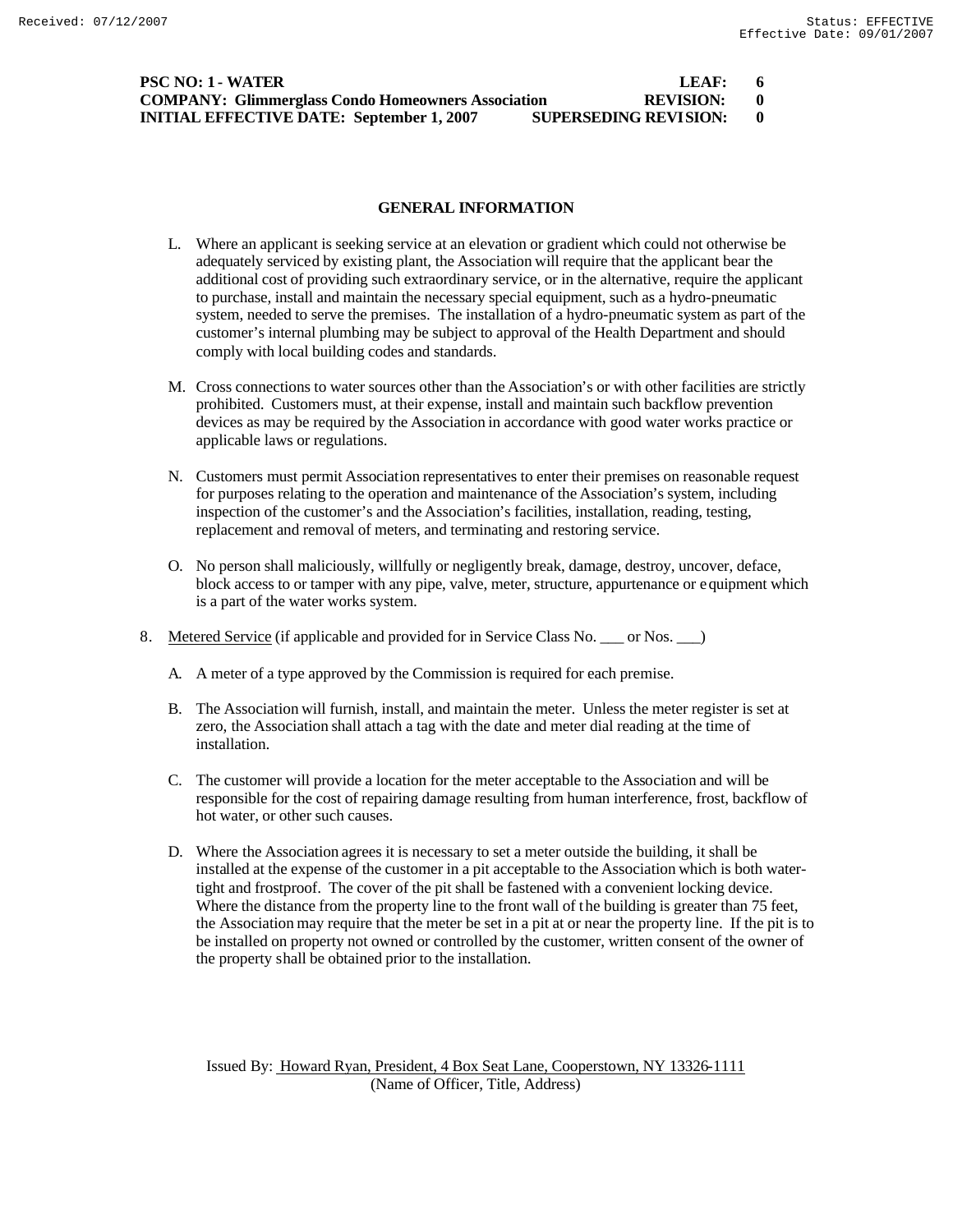**PSC NO: 1 - WATER LEAF: 7 COMPANY: Glimmerglass Condo Homeowners Association REVISION: 0 INITIAL EFFECTIVE DATE: September 1, 2007 SUPERSEDING REVISION: 0**

### **GENERAL INFORMATION**

- E. The Association reserves the right to remove, test, and replace the meter.
- F. The Association shall afford the customer an opportunity to verify the final reading of any water meter removed from the premises and obtain the customer's signature on a meter removal card which shows the date removed and the reading.
- G. Meters will be tested in conformance with rules of the Public Service Commission. In the case of a disputed account involving the accuracy of the meter, the Association will have the meter tested upon the request of the customer. Should the customer request to have a second meter test within 1 year, the customer will be responsible for the actual cost incurred to have the meter tested including the cost to remove the meter, payable in advance to the Association. This fee will be refunded if the meter's final weighted average is found to register in excess of 100 percent. Adjustments in bills for over-registration of the meter will be made in accordance with the current rules of the Public Service Commission.
- H. Bills will show meter readings and the dates read.
- I. Bills will be reasonably estimated where a meter has been inaccessible and will be so indicated on the bill.
- J. Where a meter has ceased to register or its percentage of accuracy cannot be determined, an estimated bill for the current period may be rendered. For all other periods the bill shall be the minimum applicable charge.
- 9. Unmetered Service (if applicable and provided for in Service Class No. \_\_\_ or Nos. \_\_\_)

All applicable provisions of this tariff shall apply.

10. Extension of Mains

Mains will be extended in conformance with Commission Rules and Regulations found in 16 NYCRR, Part 501.

11. Discontinuance of Service – Non –Payment

Service may be discontinued under the following provisions: for non-payment of any amount due for water supplied, for failure to make any payment due under a deferred payment agreement or for meter repairs (see Section 8C), for failure to post a required deposit or for failure to pay any fee or charge accruing under the contract or tariff.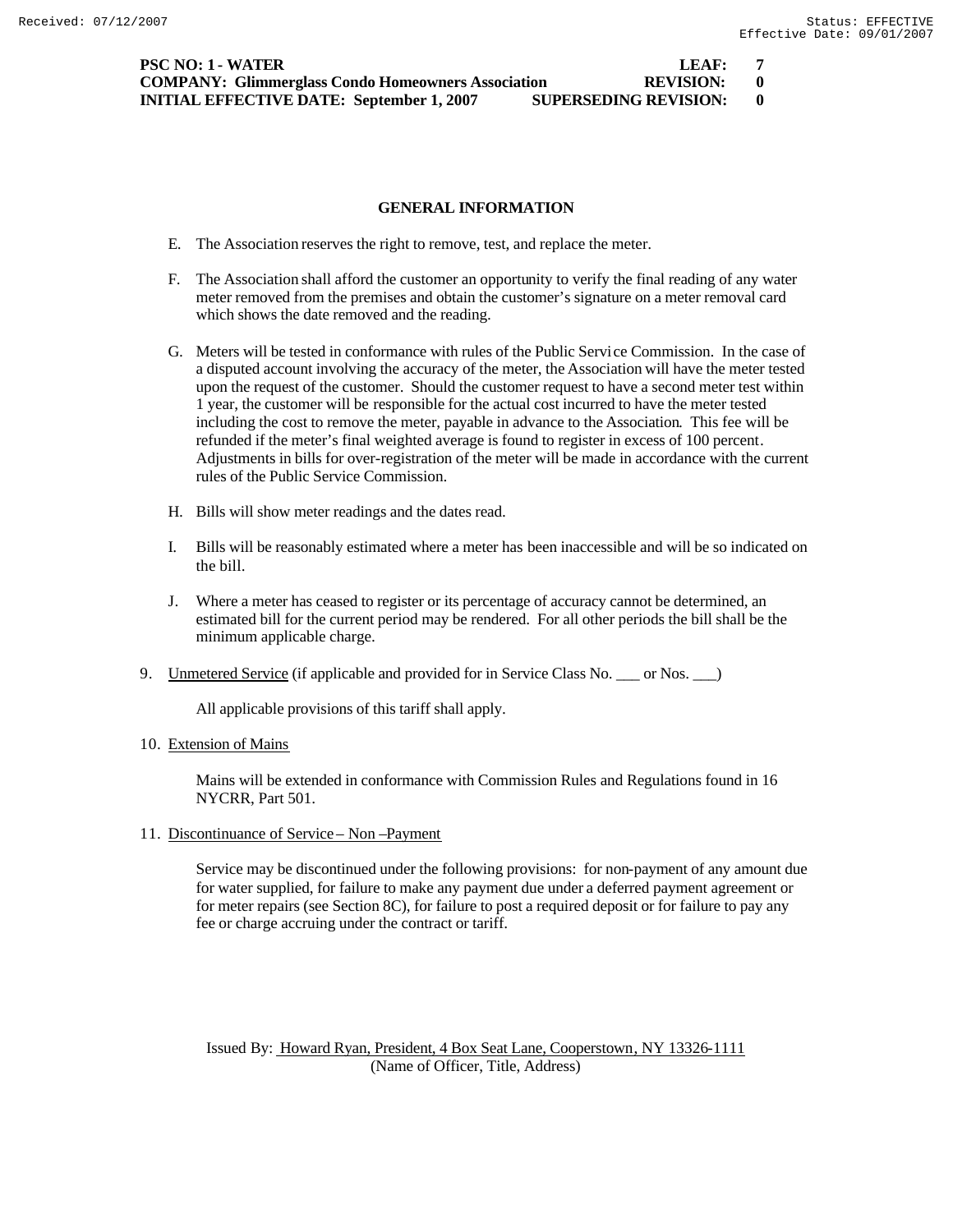| <b>PSC NO: 1 - WATER</b>                                                         | LEAF:     |                |
|----------------------------------------------------------------------------------|-----------|----------------|
| <b>COMPANY: Glimmerglass Condo Homeowners Association</b>                        | REVISION: | $\blacksquare$ |
| <b>SUPERSEDING REVISION:</b><br><b>INITIAL EFFECTIVE DATE: September 1, 2007</b> |           |                |

- A. A bill not paid within 23 days of mailing is considered delinquent, ad the Association ma discontinue service after complying with 16 NYCRR, Part 533 which requires: (1) 15 days written notice if served personally, or (2) 15 days after a registered letter containing such notice has been signed or refused, or (3) 18 days after mailing written notice in a post-paid wrapper. Service will not be re-established until payment of all proper arrears, charges and deposits is made or a deferred payment agreement is entered into. Receipt of a subsequently dishonored negotiable instrument in response to a notice of discontinuance shall not constitute payment of the customer's account and the Association shall not be required to issue additional notice prior to discontinuance. There will be a charge for processing all returned checks equal to the bank charge plus a handling fee of \$5.00 (not to exceed the maximum allowed by Section 5-328 of General Obligations Law).
- B. The Association will not discontinue service to residential premises for non-payment of bills on a Friday, Saturday, Sunday, public holiday (as defined in General Construction Law), or on a day on which the utility's main office is closed. Discontinuance can only take place from Monday to Thursday between the hours of 8 a.m. and 4 p.m.
- C. The Association will not discontinue service for non-payment of bills to any person or entity receiving public assistance if the payment for such service is to be paid directly by the Department of Social Services or by the local Social Services representatives.
- 12. Discontinuance of Service Other
	- A. Service rendered under any application, contract or agreement may be discontinued by the Association after reasonable notice for any of the following reasons:
		- (1) For willful or indifferent waste of water due to any cause or for non-authorized use of water.
		- (2) For failure to protect from damage the meter and connection, or for failure to protect and maintain the service pipe or fixtures on the property of the customer in a condition satisfactory to the Association.
		- (3) For tampering with any meter, connections, service pipe, curb cock, seal or any other appliance of the Association controlling or regulating the customer's water supply.
		- (4) For failure to provide the Association's employees reasonable access to the premises supplied, or for obstructing the way of ingress to the meter or any other appliances controlling or regulating the customer's water supply.
		- (5) In case of vacancy of the premises.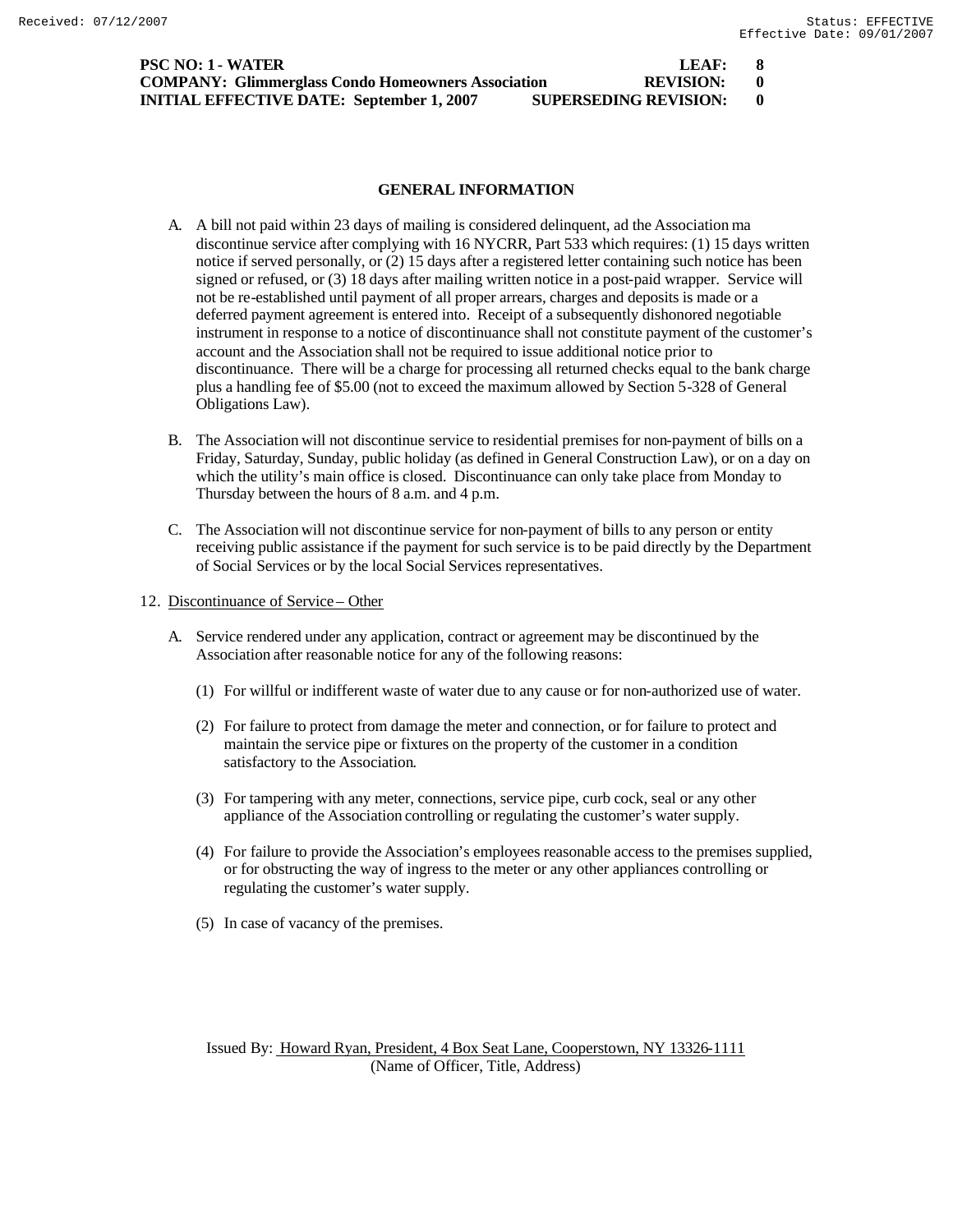- (6) For cross connections.
- (7) For submetering or reselling water.
- (8) For non-compliance with water usage restrictions.
- (9) For violation of any rule or regulation of the Association as filed with the Public Service Commission, provided such violation affects the reliability or integrity of the water system.
- B. Written notice of discontinuance of service shall contain the information required by 16 NYCRR Section 533.3 and will be given except in those instances where a public health hazard exists.
- C. The Association may, at any time, temporarily discontinue water service in case of accident, or for the purpose of making connections, alterations, repairs, changes, etc.
- D. Except as stated in the preceding paragraph, or in the case of a violation that threatens the integrity of the water system, the Association shall not discontinue service to any customer on a Friday, Saturday, Sunday, Public Holiday or on a day when the Association is not open for business. Public Holiday shall refer to those holidays defined in the General Construction Law.

#### 13. Discontinuance of Residential Service – Special Procedures

If termination of service would result in serious impairment to health and safety, the Association must delay the termination of service or, if service has already been terminated, must restore service, for thirty days under the following conditions.

- A. all occupants are either blind, disabled, 62 years of age or older or 18 years of age or under;
- B. a medical emergency exists; or
- C. if heating would be affected between November 1 and April 1.

It is the customer's responsibility to notify the Association that such conditions exist and to provide any required documentation. The Association may require that the customer make appropriate arrangements to pay any arrears as well as pay current bills.

14. Deferred Payment Agreements

In addition to those circumstances in Section 13, the Association will consider granting customers reasonable payment terms in cases where a customer is threatened with termination of service, or where the Association has issued a backbill to a customer. Any such agreement may require the customer to make a reasonable down payment, and to pay bills when issued.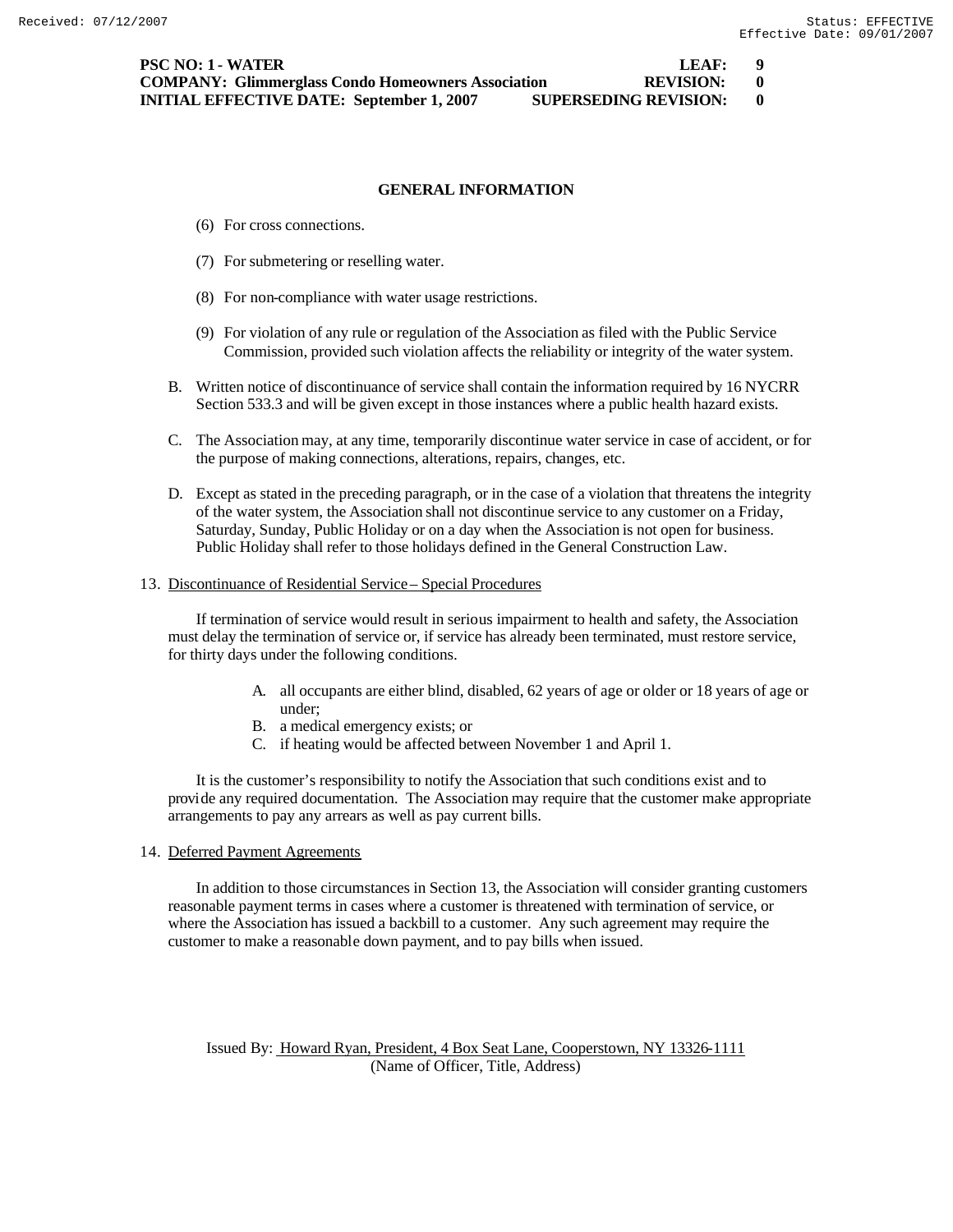| PSC NO: 1 - WATER                                                                | LEAF:            | - 10 |
|----------------------------------------------------------------------------------|------------------|------|
| <b>COMPANY: Glimmerglass Condo Homeowners Association</b>                        | <b>REVISION:</b> |      |
| <b>SUPERSEDING REVISION:</b><br><b>INITIAL EFFECTIVE DATE: September 1, 2007</b> |                  |      |

#### 15. Complaint Handling Procedures

- A. The Association will promptly investigate and evaluate all complaints received from customers regarding bills for service rendered or required deposits. The results of the Association's findings will be reported to the customer. During the period of investigation and evaluation, service will not be discontinued, nor shall a new notice of termination be issued, provided, however, that the customer will be required to pay the undisputed portion of any balance due, which may include for current usage.
- B. After the completion of such an investigation, if the Association determines that the disputed service has been rendered, or that the disputed charge or deposit is proper in whole or in part, the Association may require that the full bill or deposit be paid. Appropriate notices of the determination shall be given to the customer, and where notice of discontinuance of service was previously sent, or is served with the determination, such notice shall include a statement advising the customer of the availability of the Commission's complaint handling procedures, including the address and telephone number of the Department's Consumer Services Division. Where prior notice of discontinuance was sent, Association procedure provides for discontinuance of service if customer fails to pay the proper amount due and owing within 5 days after notice of the Association determination was served personally on the customer or at least 8 days after mailing of the notice. Under no circumstances will discontinuance of service occur if so precluded by the Commission.
- C. In situations where the complaint procedures of the Commission have been invoked and it is determined that the disputed service has been rendered or that the disputed charge or deposit is proper and prior notice of discontinuance was sent, a customer's service will not be discontinued for failure to pay the amount found due and owing until at least 5 days after notice of the Commission's determination, where personal service is made, or at least 8 days after mailing of such a notice.

#### 16. Restoration of Service

A charge will be made to restore service after discontinuance at the customer's request, for nonpayment or for violation of these rules.

This charge or charges will be at a rate agreed upon by the members of the Association and will appear on all written notices or discontinuance of service. Any member has the right to request that the Department of Public Service investigate the charges.

In a case where service is being restored after discontinuance for non-payment, the Association may require full payment of all arrears as well as the restoration of service charge. If the Association and the member have entered into some form of payment agreement the agreed upon down payment may be required before service will be restored.

If it becomes necessary to disconnect service at the main because of willful acts of a member, the service restoration charge will include the actual costs incurred by the Association to disconnect and reconnect the service.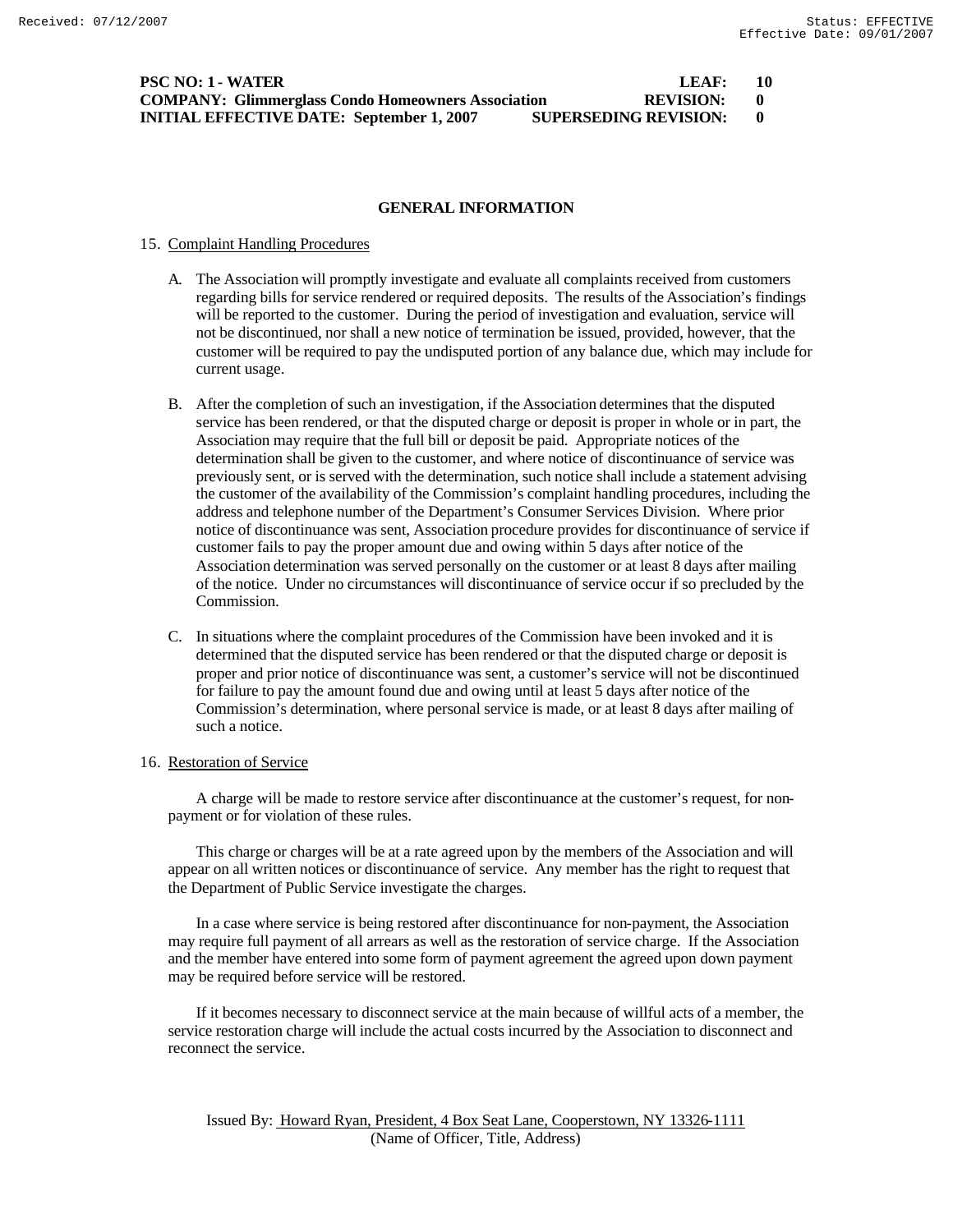| PSC NO: 1 - WATER                                                                | LEAF:            | - 11 |
|----------------------------------------------------------------------------------|------------------|------|
| <b>COMPANY: Glimmerglass Condo Homeowners Association</b>                        | <b>REVISION:</b> |      |
| <b>SUPERSEDING REVISION:</b><br><b>INITIAL EFFECTIVE DATE: September 1, 2007</b> |                  |      |

#### 17. Interest on Customer Overpayments

The Association will provide interest on a customer overpayment as follows:

- A. A customer overpayment is defined as payment by the customer to the Association in excess of the correct charge for water service supplied to the customer which was caused by erroneous billing by the utility.
- B. The rate of interest on such amounts shall be the greater of the unadjusted customer deposit rate or the applicable late payment rate, if any, for the service classification under which the customer was billed. Interest shall be paid from the date when the customer overpayment was made, adjusted for any changes in the deposit rate or late payment rate, and compounded monthly, until the date when the overpayment was refunded.
- C. The Association will not pay interest on customer overpayments that are refunded within 30 days after such overpayment is received by the Association.

### 18. Regulation

All matters, rules and other situations concerning the rendering of water service which are not specifically covered herein or in a provision of the New York State Codes, Rules and Regulations and which are subject to the jurisdiction of the Public Service Commission, and for which a customer and the Association cannot agree as to an equitable and fair solution will be referred to said Commission to be resolved. Either the customer or the Association may request that a rule or provision of this tariff be changed for a particular situation.